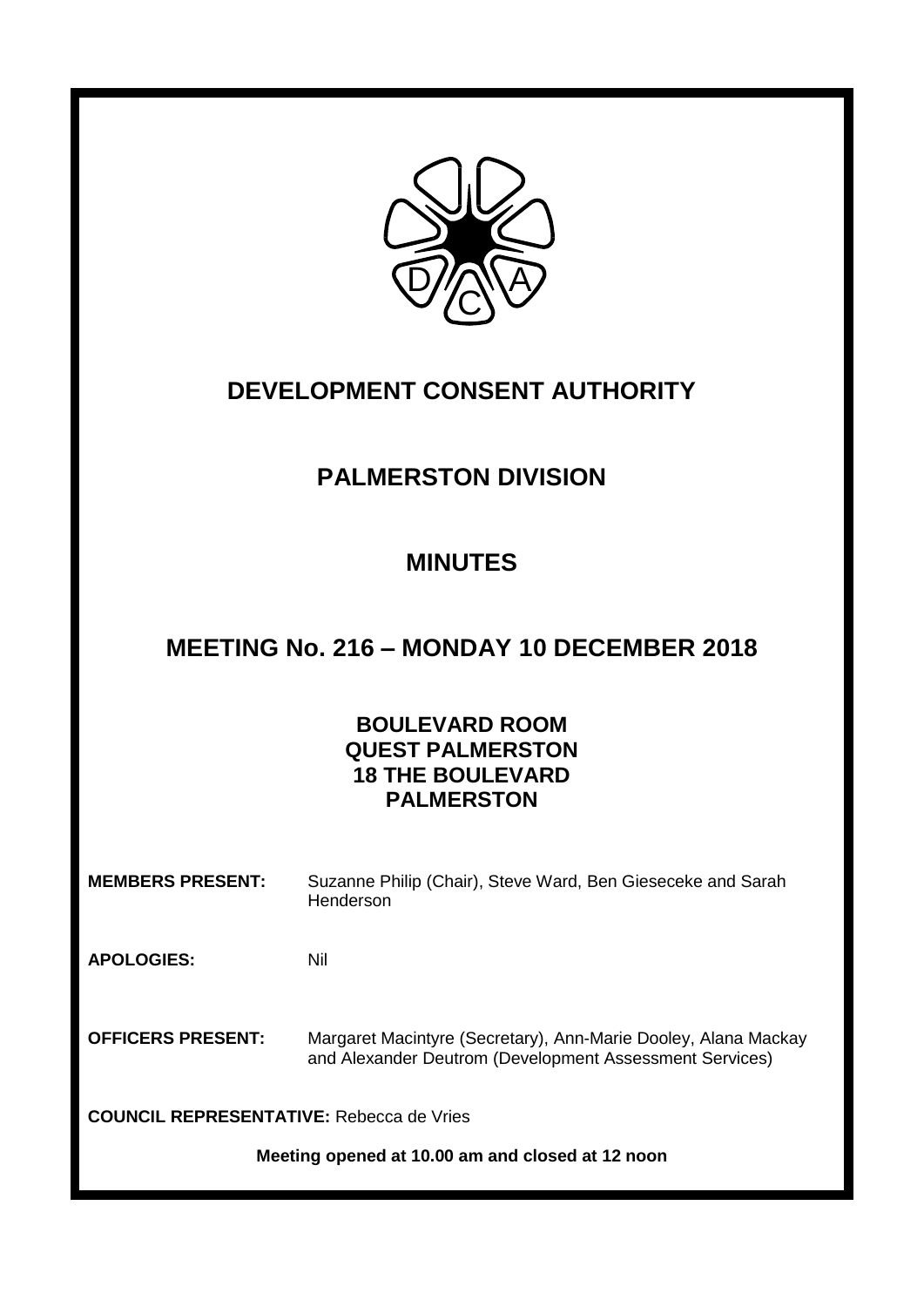**THE MINUTES RECORD OF THE EVIDENTIARY STAGE AND THE DELIBERATIVE STAGE ARE RECORDED SEPARATELY. THESE MINUTES RECORD THE DELIBERATIVE STAGE. THE TWO STAGES ARE GENERALLY HELD AT DIFFERENT TIMES DURING THE MEETING AND INVITEES ARE PRESENT FOR THE EVIDENTIARY STAGE ONLY.**

# **ITEM 1 VARIATION OF DP17/0492 - CAR PARK**

#### **PA2017/0328 LOT 9635 (15) THE BOULEVARD AND LOTS 10025 & 10026 (5 & 1) PALMERSTON CIRCUIT, TOWN OF PALMERSTON APPLICANT INFRASTRUCTURE, PLANNING AND LOGISTICS CROWN LAND ESTATE**

Ms Kisha Avellanosa and Ms Karen White (Crown Land Estate – Department of Infrastructure, Planning and Logistics) attended.

- **RESOLVED** That, pursuant to section 57(3)(b) of the *Planning Act,* the Development Consent **45/18** Authority consent to the application to vary condition 3 of Development Permit DP17/0492 for the purpose of allowing the carpark to remain in use for an additional 2 years. Condition 3 will read:
	- *3. This permit will expire on 20 December 2020.*

#### **ACTION:** Variation to Development Permit

#### **ITEM 2 CHANGE OF USE FROM OFFICE TO EDUCATION ESTABLISHMENT PA2018/0402 UNIT 12543 (APT 104) & UNIT 12558 (COMMON PROPERTY) (5) MCCOURT ROAD, TOWN OF PALMERSTON APPLICANT KEVIN UMESH GAWADA**

The applicant did not attend.

**RESOLVED** That, pursuant to section 53(a) of the *Planning Act*, the Development Consent 46/18 <br>46/18 Authority consent to the application to develop Unit 12543 (Apt 104, 5) Mccc Authority consent to the application to develop Unit 12543 (Apt 104, 5) Mccourt Road, Town of Palmerston for the purpose of a change of use from office to education establishment, subject to the following conditions:

#### **GENERAL CONDITIONS**

- 1. The works carried out under this permit shall be in accordance with drawing number 2018/0402/01 endorsed as forming part of this permit.
- 2. The owner of the land must enter into agreements with the relevant authorities for the provision of water and electricity facilities to the development shown on the endorsed plans in accordance with the authorities' requirements and relevant legislation at the time.

#### **NOTES:**

1. Power and Water advises that the Water and Sewer Services Development Section (waterdevelopment@powerwater.com.au) and Power Network Engineering Section (powerdevelopment@powerwater.com.au) must be contacted via email a minimum of 1 month prior to construction works commencing.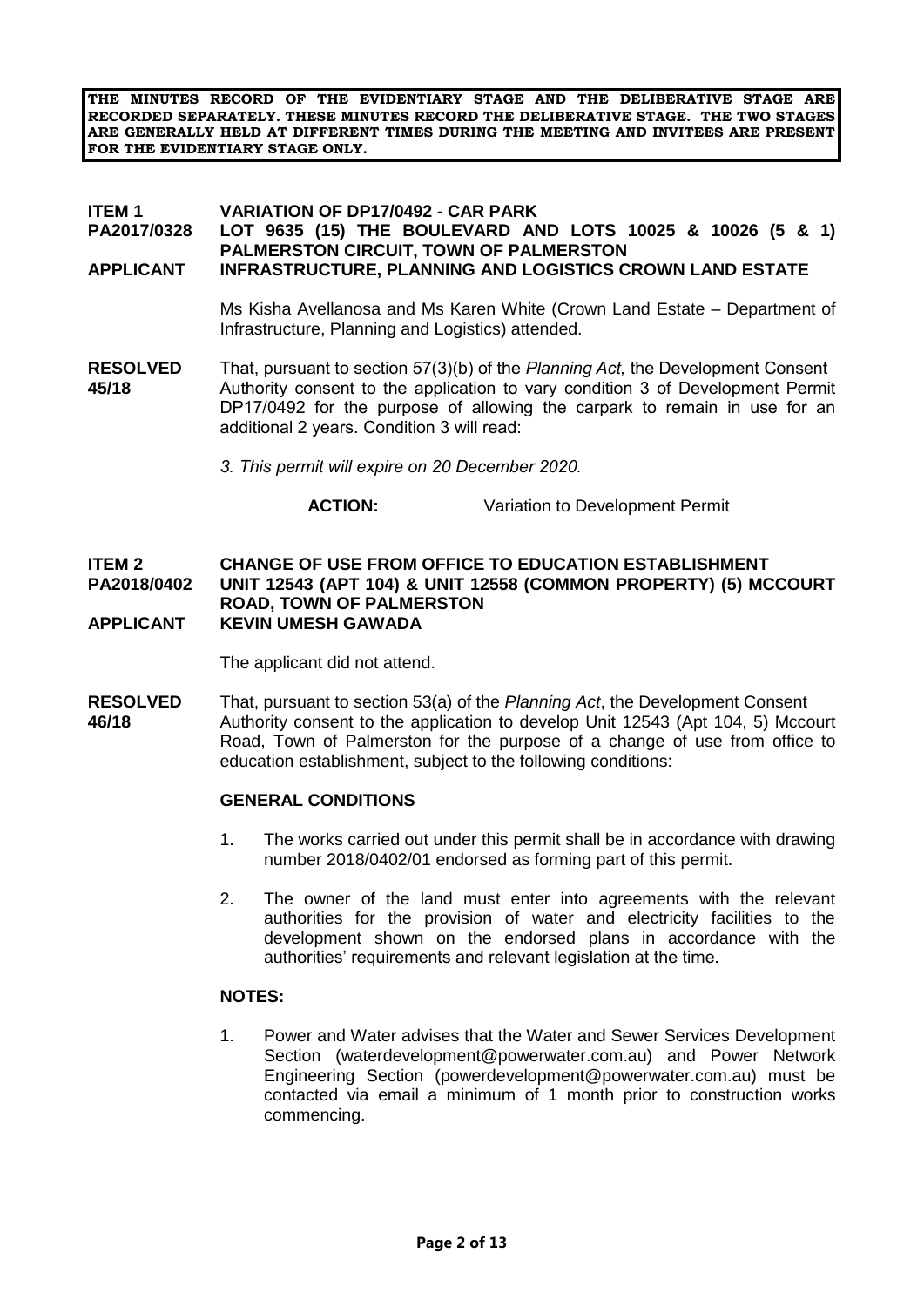#### **REASONS FOR THE DECISION**

1. Pursuant to section 51(a) of the *Planning Act,* the consent authority must take into consideration the planning scheme that applies to the land to which the application relates.

The proposal was assessed against the applicable clauses of the Northern Territory Planning Scheme and was found to comply.

The subject lot is zoned SC (Service Commercial). *The primary purpose of Zone SC is to provide for commercial activities which, because of the nature of their business or size of the population catchment, require large sites*. The proposal was for an education establishment that delivers vocational education. The business was established in the subject location and specialises in electrical instrumentation and hazardous area training. Courses provided by the business include Cert III in Instrumentation and Control, Cert IV in Electrical Instrumentation, Cert IV in Hazardous Area Electrical and Diploma of Electrical and Instrumentation.

A comprehensive assessment against Clause 6.5.1 (Parking Requirements) was undertaken. The purpose of Clause 6.5.1 *is to ensure that sufficient off-street parking, constructed to a standard and conveniently location, is provided to service the proposed use of a site.*  Table to Clause 6.5.1 specifies that a *tertiary education establishment* is required to provide 1 parking bay per classroom plus 1 parking bay for every 6 students plus 2 additional spaces. The applicant had advised that there is one classroom as part of the proposal with a class size of between 3 and 4 students. Therefore a total of 4 car parking bays are required. Given there are two car parking spaces under the unit's title and a surplus of 15 car parking spaces available on site, the Authority determined that the application complies with the requirements of this clause.

2. Pursuant to section 51(n) of the *Planning Act*, the consent authority must take into consideration the potential impact on the existing and future amenity of the area in which the land is situated.

The proposal does not involve any new physical development and is fully compliant with the relevant clauses of the Northern Territory Planning Scheme. As such, there is not expected to be any impact on the amenity of the area.

**ACTION:** Notice of Consent and Development Permit

#### **ITEM 3 SUBDIVISION TO CREATE 49 LOTS AND A BUILDING SETBACK PLAN PA2018/0445 (ZUCCOLI SUB-STAGE 6A) LOT 12433 ZUCCOLI PARADE, TOWN OF PALMERSTON APPLICANT JUNE D'ROZARIO & ASSOCIATES PTY LTD**

Mr Adam McCain (representing the developers Costojic Pty Ltd) attended.

**RESOLVED** That, the Development Consent Authority vary the requirements of Clause 7.3.3 **47/18** (Reduced Setback for Single Dwellings on Lots less than 600m² but not less than 300m²) of the Northern Territory Planning Scheme, and pursuant to section 53(a) of the *Planning Act*, consent to the application to develop Lot 12433 Town of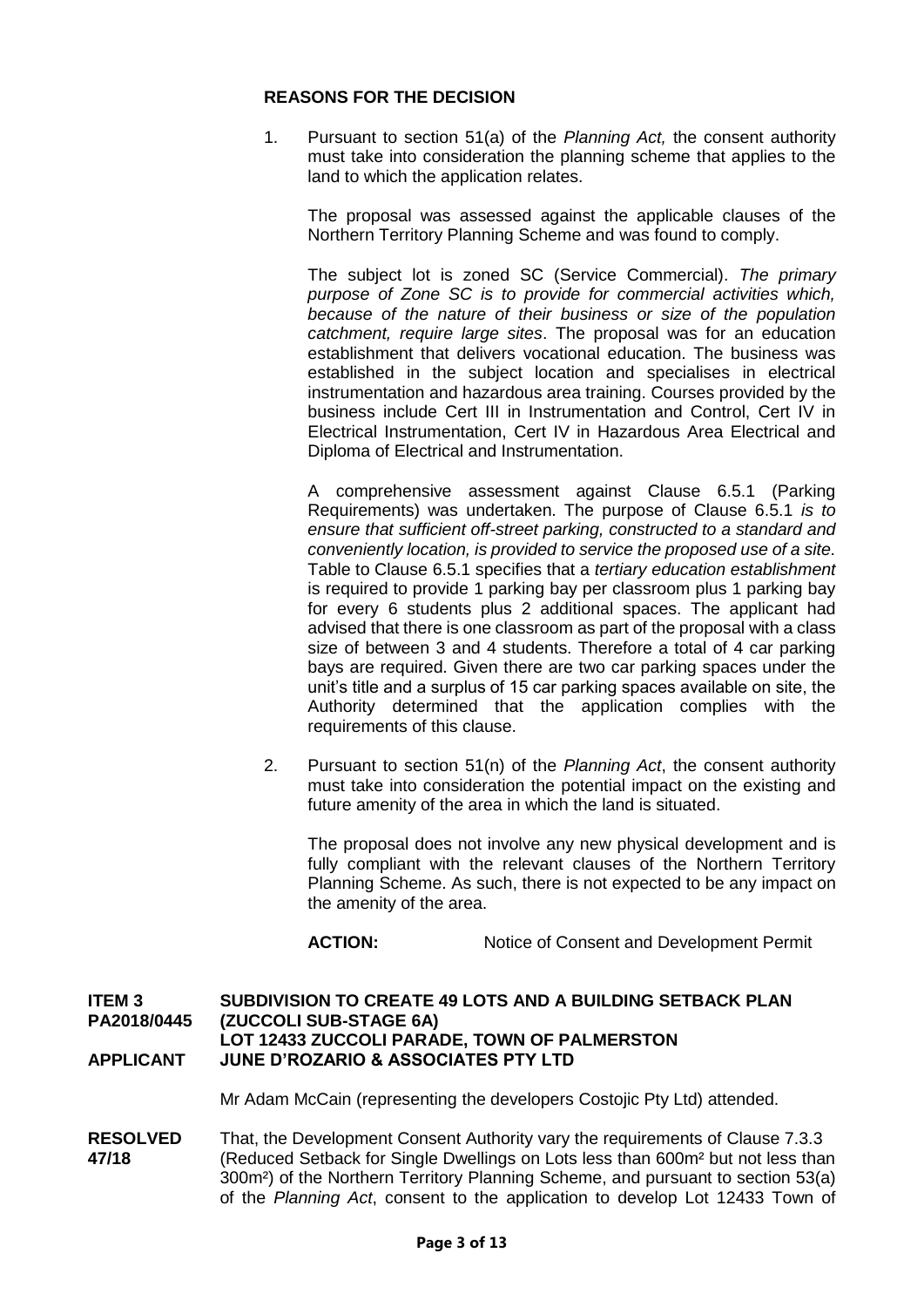Palmerston for the purpose of a subdivision to create 49 lots and a building setback plan (Zuccoli sub-stage 6A), subject to the following conditions:

#### **CONDITIONS PRECEDENT**

- 1. Prior to the endorsement of plan and prior to commencement of works (including site preparation), amended plans to the satisfaction of the consent authority must be submitted to and approved by the consent authority. When approved, the plans will be endorsed and will then form part of the permit. The plans must be drawn to scale and two copies must be provided. The plans must be generally in accordance with the plans submitted with the application but modified to demonstrate:
	- a. A compliant building envelope for proposed Lot 19 as per the requirements of Clause 11.2.3 (Lot Size and Configuration in Residential Subdivisions) of the NT Planning Scheme. Slight amendments to the design of adjacent lots may be required to accommodate this, together with updates to the building setback plan.
- 2. Prior to the commencements of works, a proposed zoning plan must be submitted to and approved by the consent authority. The zoning plan must be consistent with the description given in the application but identify proposed Lot 19 as being within Zone MD (Multiple Dwelling Residential).
- 3. Prior to the commencement of works, an Erosion and Sediment Control Plan (ESCP) is to be submitted to and approved by the consent authority on the advice of the Department of Environment and Natural Resources (DENR). The ESCP must be developed by a Certified Professional in Erosion and Sediment Control (CPESC) and in accordance with the Key Principals of erosion and sediment control as specified in the IECA Best Practice Erosion and Sediment Control Guidelines 2008. The ESCP should detail methods and treatments for minimising erosion and sediment loss from the site during the construction phase and that all disturbed soil surfaces must be satisfactorily stabilised against erosion at completion of works. Information regarding erosion and sediment control and ESCP content is available at [www.austieca.com.au](http://www.austieca.com.au/) and the NTP website: [https://nt.gov.au/environment/soil-land-vegetation.](https://nt.gov.au/environment/soil-land-vegetation) The ESCP should be emailed for assessment to: [DevelopmentAssessment.DENR@nt.gov.au.](mailto:DevelopmentAssessment.DENR@nt.gov.au)
- 4. Prior to the commencement of works, a Weed Management Plan (WMP) is to be submitted to and approved by the consent authority on the advice of the Department of Environment and Natural Resources (DENR). The WMP must be developed so as to meet the minimum gamba grass and neem management requirements for this parcel size and location as described in the *Weed Management Plan for gamba grass (Andropogon gayanus)* and the *Weed Management Plan for Neem (Azadirachta indica)*, and include vehicle/ equipment hygiene controls in line with the key principles for weed spread prevention as outlined in the Weed Management Branch document *Preventing weed spread is everybody's business*. The WMP should detail methods, treatments and timing for effective gamba grass and neem management on the site during the construction phase and satisfactorily managed at completion of works. Information regarding weed management is available at the NT Government website: [http://nt.gov.au/environment/weeds.](http://nt.gov.au/environment/weeds) The WMP should be emailed for assessed to: [DevelpomentAssessment.DENR@nt.gov.au.](mailto:DevelpomentAssessment.DENR@nt.gov.au)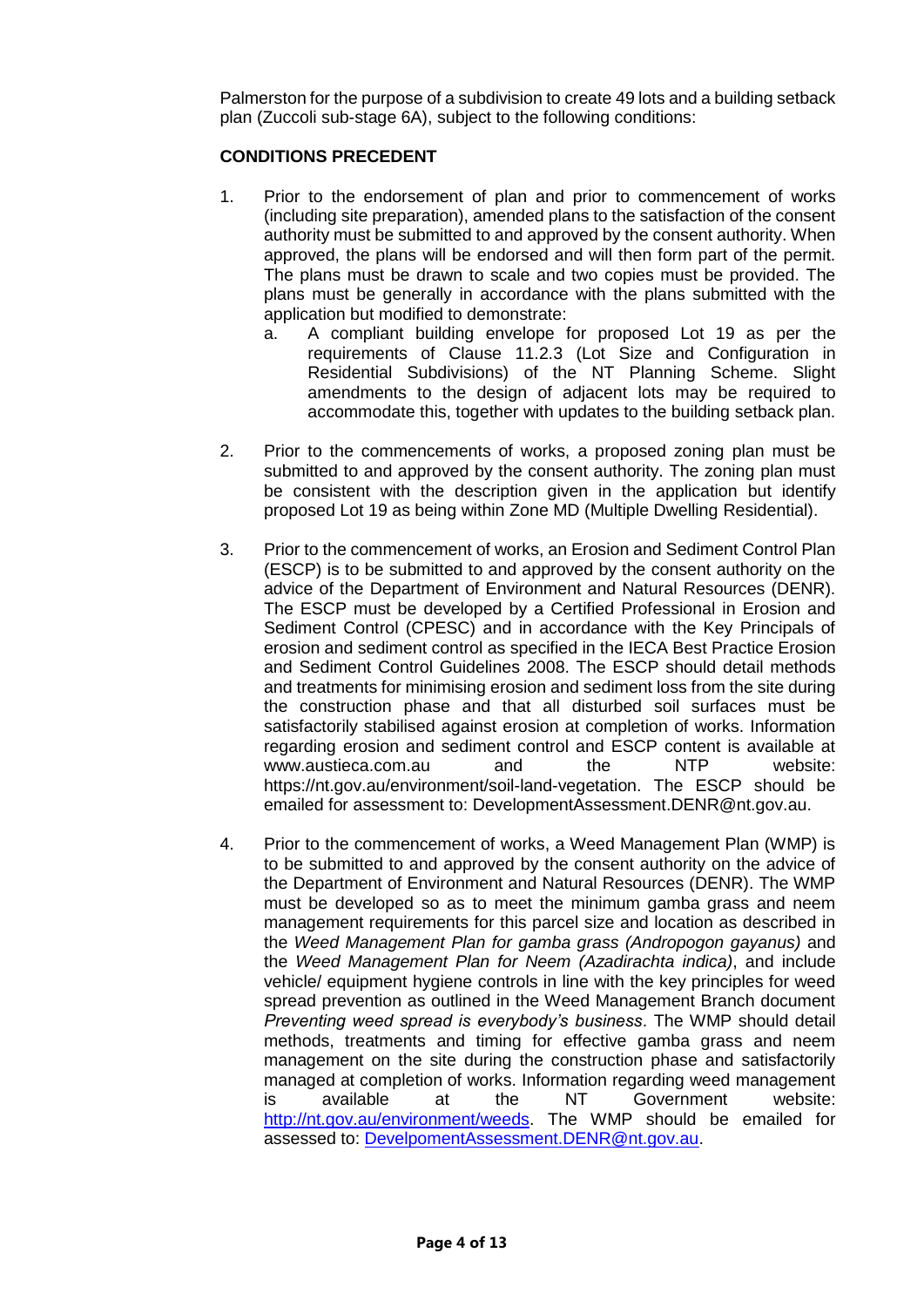#### **GENERAL CONDITIONS**

- 5. The works carried out under this permit shall be in accordance with the drawings endorsed as forming part of this permit.
- 6. The owner of the land must enter into agreements with the relevant authorities for the provision of water supply, drainage, sewerage and electricity facilities and telecommunication networks to each lot shown on the endorsed plans in accordance with the authorities' requirements and relevant legislation at the time.
- 7. Engineering design and specifications for the proposed and affected roads, street lighting, stormwater drainage, site earthworks, vehicular access, pedestrian/ cycle corridors and streetscaping are to be to the technical requirements of the City of Palmerston, to the satisfaction of the consent authority and all approved works constructed at the owner's expense.
- 8. All proposed roads to be created on the plan of subdivision submitted for approval by the Surveyor General must be dedicated to the relevant Northern Territory or local government authority.
- 9. Stormwater is to be collected and discharged into the drainage network to the technical standards of and at no cost to City of Palmerston and/or the Department of Infrastructure, Planning and Logistics as the case may be, to the satisfaction of the consent authority.
- 10. Any developments on or adjacent to any easements on site shall be carried out to the requirements of the relevant service authority to the satisfaction of the consent authority.
- 11. All existing and proposed easements and sites for existing and required utility services must be vested in the relevant authority for which the easement or site is to be created on the plan of subdivision submitted for approval by the Surveyor General.
- 12. All works relating to this permit are to be undertaken in accordance with the approved Weed Management Plan (WMP) and approved Erosion and Sediment Control Plan (ESCP) to the requirements of the consent authority on the advice of the Department of Environment and Natural Resources (DENR).
- 13. The developer must implement necessary measures to ensure mosquito breeding does not occur during the construction phase of the development, to the requirements of the Department of Health, to the satisfaction of the consent authority.

#### **NOTES:**

- 1. This permit does not endorse or provide preliminary support or approval for the concept master plan submitted with the application.
- 2. The Power and Water Corporation advises that the Water and Sewer Services **Development** Development Section [\(landdevelopmentnorth@powerwater.com.au\)](mailto:landdevelopmentnorth@powerwater.com.au) and Power Network Engineering Section [\(powerconnections@powerwater.com.au\)](mailto:powerconnections@powerwater.com.au) should be contacted via email a minimum of 1 month prior to construction works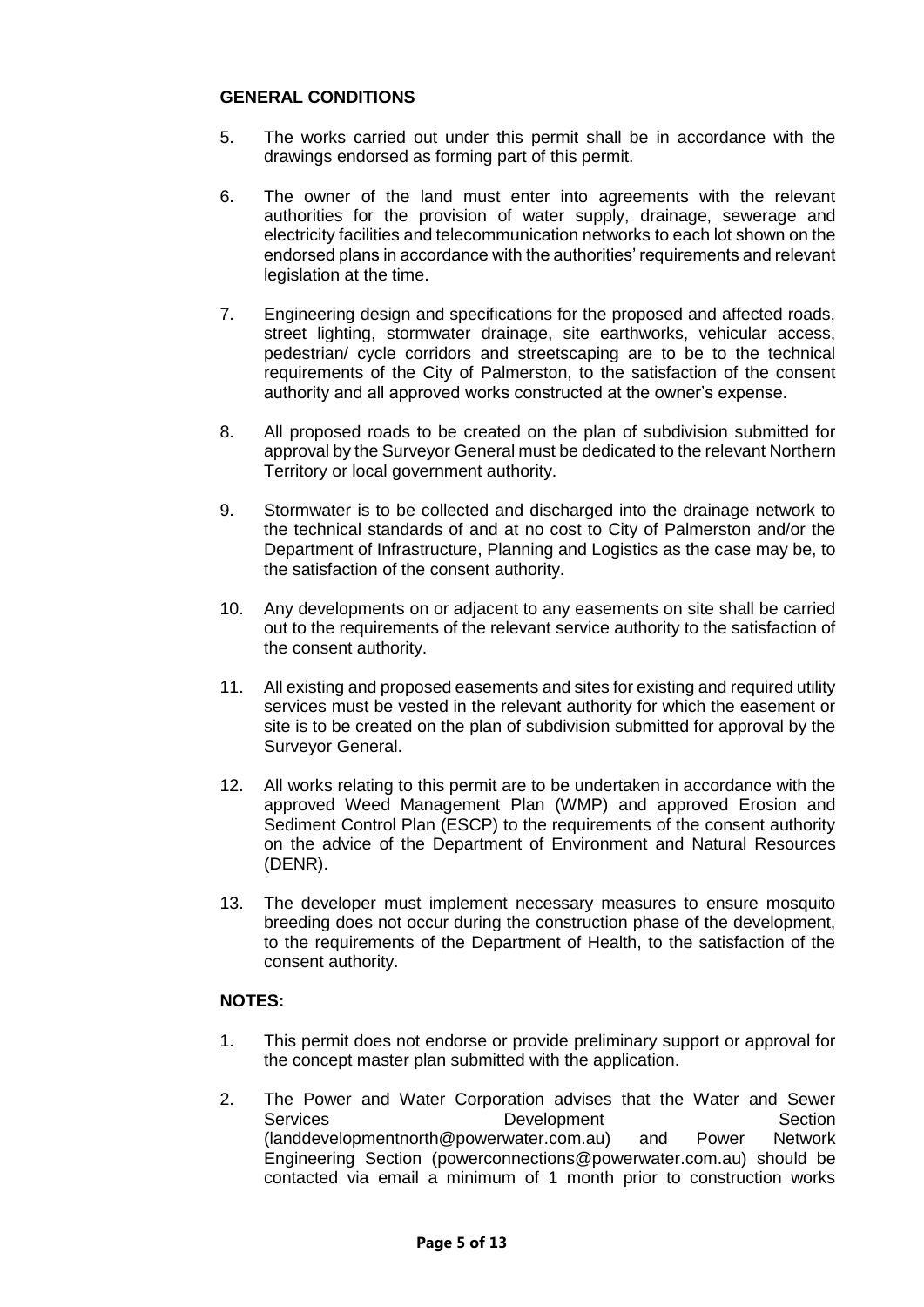commencing in order to determine the Corporation's servicing requirements, and the need for upgrading of on-site and/or surrounding infrastructure

- 3. The Department of Environment and Natural Resources advises that construction work should be conducted in accordance with the Northern Territory Environment Protection Authority's Noise Guidelines for Development Sites. The guidelines specify that on-site construction activities are restricted to between 7am and 7pm Monday to Saturday and 9am to 6pm Sunday and Public Holidays. For construction activities outside these hours refer to the guidelines for further information.
- 4. As part of any subdivision, the parcel numbers for addressing should comply with the Australian Standard (AS/NZS 4819:2011). For more information contact Survey and Land Records surveylandrecords@nt.gov.au 08 8995 5354. The numbers shown on the plans endorsed as forming part of this permit are indicative only and are not for addressing purposes.
- 5. There are statutory obligations under the *Weeds Management Act* to take all practical measures to manage weeds on the property. For advice on weed management please contact the Department of Environment and Natural Resources.
- 6. If you choose nbn to service your development, you will need to enter into a development agreement with nbn. The first step is to register the development via [http://www.nbnco.com.au/develop-or-plan-with-the](http://www.nbnco.com.au/develop-or-plan-with-the-nbn/new-developments.html)[nbn/new-developments.html](http://www.nbnco.com.au/develop-or-plan-with-the-nbn/new-developments.html) once registered nbn will be in contact to discuss the specific requirements for the development. Nbn requires you to apply at least 3 months before any civil works commence. All telecommunications infrastructure should be built to nbn guidelines found at [http://www.nbnco.com.au/develop-or-plan-with-the-nbn/new](http://www.nbnco.com.au/develop-or-plan-with-the-nbn/new-developments/builders-designers.html)[developments/builders-designers.html.](http://www.nbnco.com.au/develop-or-plan-with-the-nbn/new-developments/builders-designers.html)
- 7. All new roads are required to be named under the *Place Names Act*. You should immediately make application to the Place Names Committee to commence the road naming process. Contact the Place Names Unit on 8995 5333 or [placenames.dpi@nt.gov.au.](mailto:placenames.dpi@nt.gov.au) Further information can be found at [http://www.placenames.nt.gov.au.](http://www.placenames.nt.gov.au/)
- 8. The Department of Transport advises that the developer shall consider the Department's policy "Road Traffic Noise on Northern Territory Government Controlled Roads" and where appropriate provide noise attenuation measures.

#### **REASONS FOR THE DECISION**

1. Pursuant to section 51(a) of the *Planning Act,* the consent authority must take into consideration the planning scheme that applies to the land to which the application relates.

The site is located within areas designated as urban residential under the Palmerston Eastern Suburbs Area Plan. The purpose of the application is to create 47 residential lots, one public open space lot and one balance parcel.

The proposal is generally in accordance with the requirements of Zone FD (Future Development) and the requirements of Clause 14.5.1 (Palmerston Eastern Suburbs Planning Principles and Areas Plans) of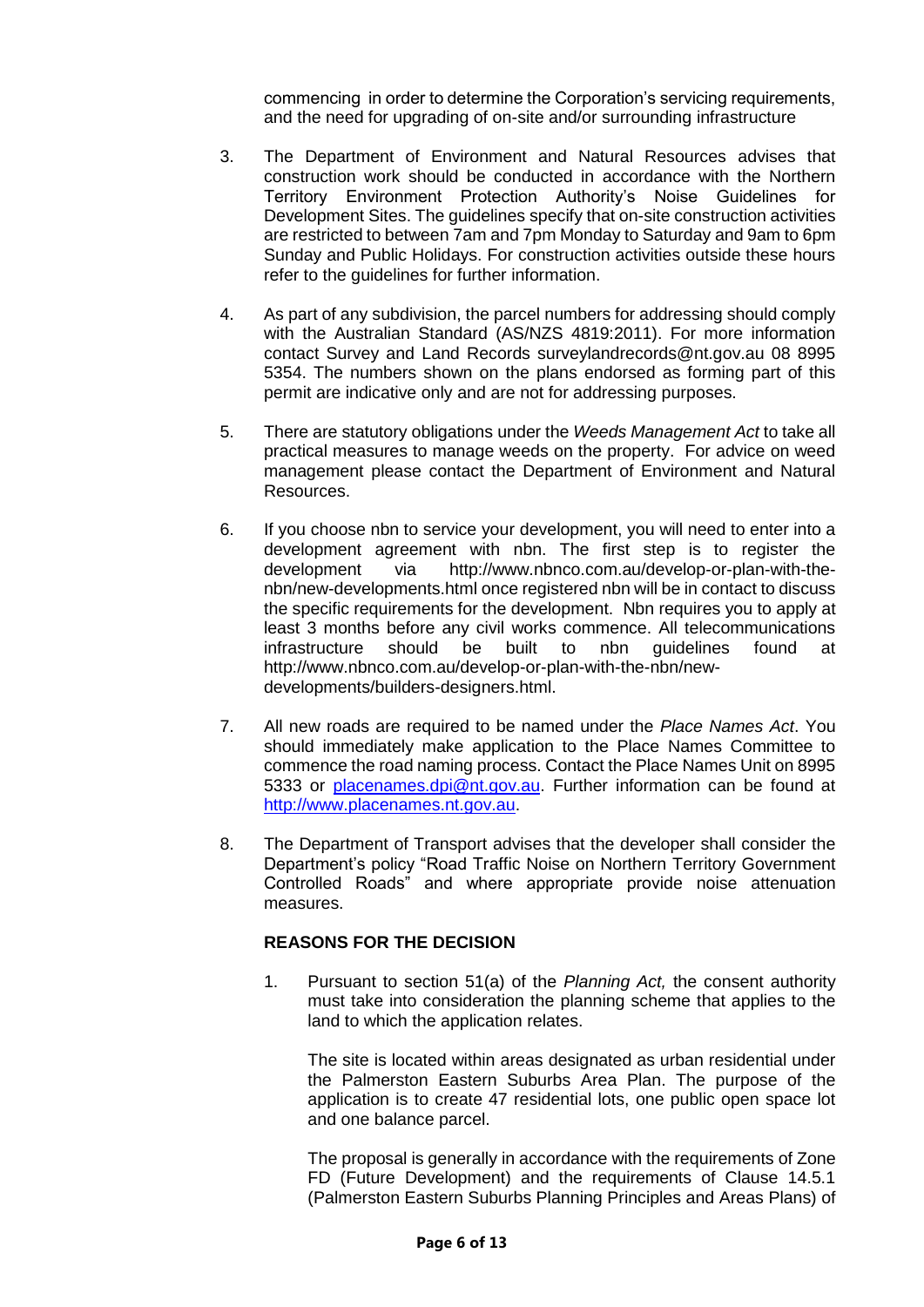the NT Planning Scheme (the Scheme) as the proposal presents a fairly compact subdivision with a mix of lot sizes ranging from 345m<sup>2</sup> to 693m².

The application stated that all lots would be within Zone MD (Multiple Dwelling Residential), with the exception of proposed Lot 19 which was expected to be in Zone SD (Single Dwelling). The application was assessed based on this intended zoning and non-compliances were found with clauses 11.1.1 (Minimum Lot Sizes and Requirements) and 11.2.3 (Lot Size and Configuration in Residential Subdivisions). Both non-compliances relate to proposed Lot 19 and occur as a result of non-compliance with the minimum lot size and the minimum building envelope required by the Scheme.

The Authority did not accept the variations to Clauses 11.1.1 or 11.2.3 and raised concerns in relation to the precedent set by the design and circumstances surrounding the requested variations. Special circumstances that are unusual, exceptional, out of the ordinary and not to be expected were not demonstrated to be sufficient to warrant consent under Clause 2.5 (Exercise of Discretion by Consent Authority) of the Scheme.

In relation to Clause 11.1.1, it acknowledged that the proposal would comply if proposed Lot 19 were to be in Zone MD (Multiple Dwelling Residential). The Authority were of the view that this approach was consistent with other similar approvals.

In relation to Clause 11.2.3 and the non-compliant building envelope, the Authority was of the opinion that compliance with this clause was achievable via minor amendments to the lot layout and design. Accordingly, a requirement to submit amended plans demonstrating compliance with Clause 11.2.3 is included as a condition to the permit. It is acknowledged in the condition that minor amendments to other lots may be necessary to accommodate a compliant building envelope.

It is also noted that zone normalisation is required following the completion of the subdivision. A condition precedent requiring a proposed zoning plan is therefore included on the permit.

The purpose of Clause 7.3.3 (Reduced Setback for Single Dwellings on Lots less than 600m² but not less than 300m²) is to allow single dwellings on lots less than 600m² but not less than 300m² to maximise design opportunities without unduly impacting on adjacent development. The clause includes provisions to allow, in certain circumstances, a zero setback to a nominated side boundary in order for the more efficient use of small lots.

The building setback plan does not comply with Clause 7.3.3 as it proposes 300mm side setbacks to 34 of the 48 residential lots where either a 1.5m setback or a nil setback is required.

A variation to Clause 7.3.3 to allow 300mm side setbacks to 34 of the 48 residential lots is granted as the setback plan as an integrated approach to side setbacks is achieved and is consistent with Practice Direction No. 1 issued by the Palmerston Division of the Development Consent Authority on 21 October 2015.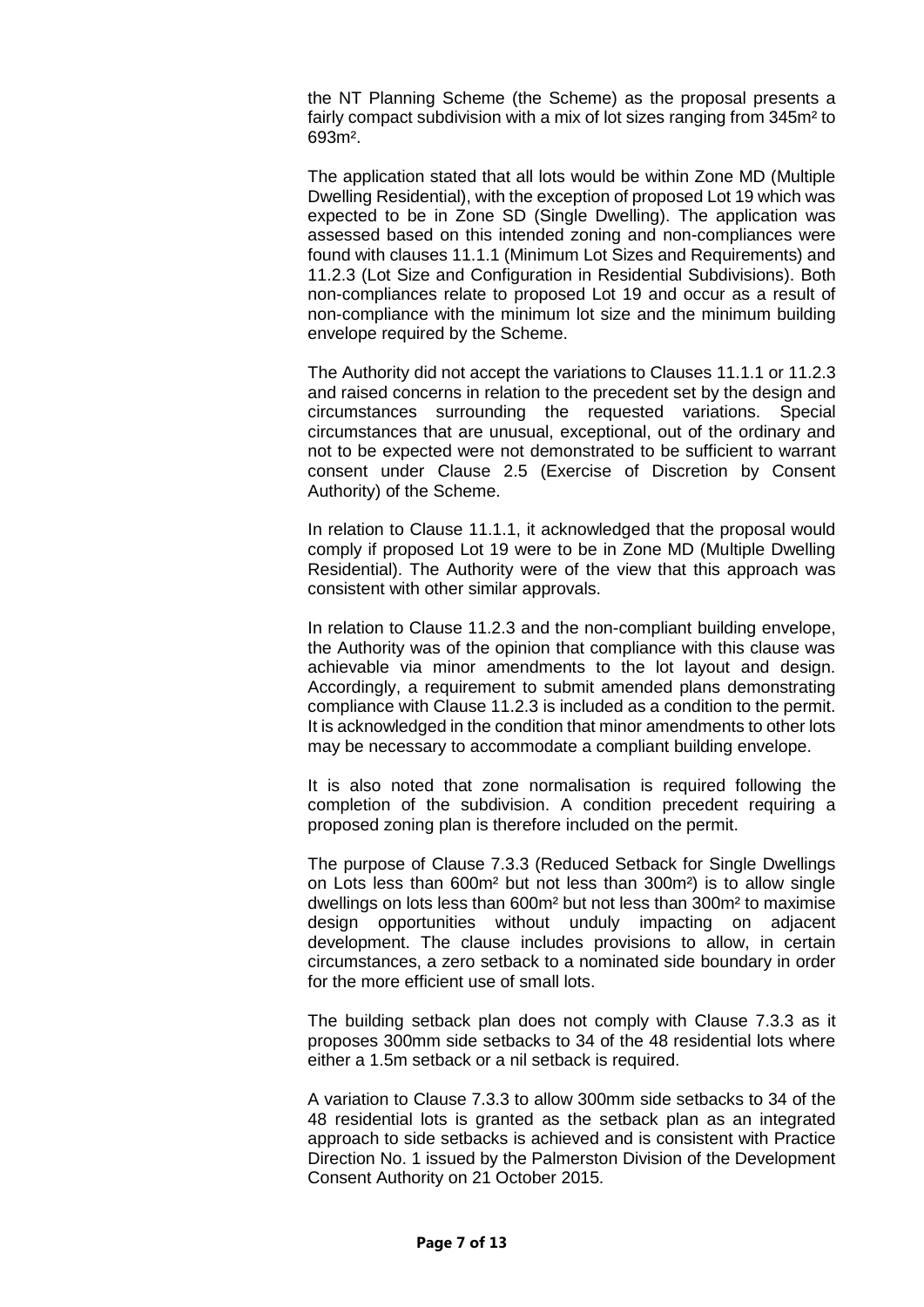2. Pursuant to section 51(e) of the *Planning Act*, the consent authority must take into consideration any public submissions made under section 49, and any evidence or information received under section 50, in relation to the development application.

One public submission was received during the exhibition period under section 49 of the *Planning Act* with respect to the application. The submission raised concerns regarding the revised subdivision layout (sub-stage 6) and its proximity to Mitchell Creek.

The Authority acknowledged that a number of changes have occurred to the master plan that result in future sub-stages 6C, E and D projecting further toward Mitchell Creek as noted by the submitter. The amendment to the master plan was also noted by the City of Palmerston with it encouraging the developer to hold further discussions prior to proceeding with future stages.

Notwithstanding the concerns outlined by the submitter, the application relates specifically to sub-stage 6A and the Authority's decision in relation to this application in no way endorses or approves future substages of Stage 6. All future proposals will require a separate detailed assessment against the area plan at the time of lodgement.

3. Pursuant to section 51(k) of the *Planning Act*, the consent authority must take into consideration the public facilities or public open space available in the area in which the land is situated and the requirement. if any, for the facilities, or land suitable for public recreation, to be provided by the developer.

The proposed subdivision for sub-stage 6A includes pedestrian linkages and a Public Open Space lot which forms part of the larger network of recreation parkland located within Zuccoli Aspire and the adjacent Mitchell Creek Green subdivision. Previous assessments suggest that upon completion, the Public Open Space network within the Zuccoli Aspire subdivision will provide approximately 20% which is twice that required by the Scheme. Accordingly, the Authority considered that the open space needs of residents are addressed.

4. Pursuant to section 51(m) of the *Planning Act*, the consent authority must take into account the public utilities or infrastructure provided in the area in which the land is situated, the requirement for public facilities and services to be connected to the land and the requirement, if any, for those facilities, infrastructure or land to be provided by the developer.

Precedent and general conditions in response to service authority comments are included on the development permit will ensure that an appropriate level of service is maintained for the site and surrounding locality.

5. Pursuant to section 51(n) of the *Planning Act*, the consent authority must take into account the potential impact on the existing and future amenity of the area in which the land is situated.

The site is within Zone FD (Future Development) and subject to Clause 14.5.1 (Palmerston Eastern Suburbs Planning Principles and Area Plans) of the Scheme. The proposal generally accords with the layout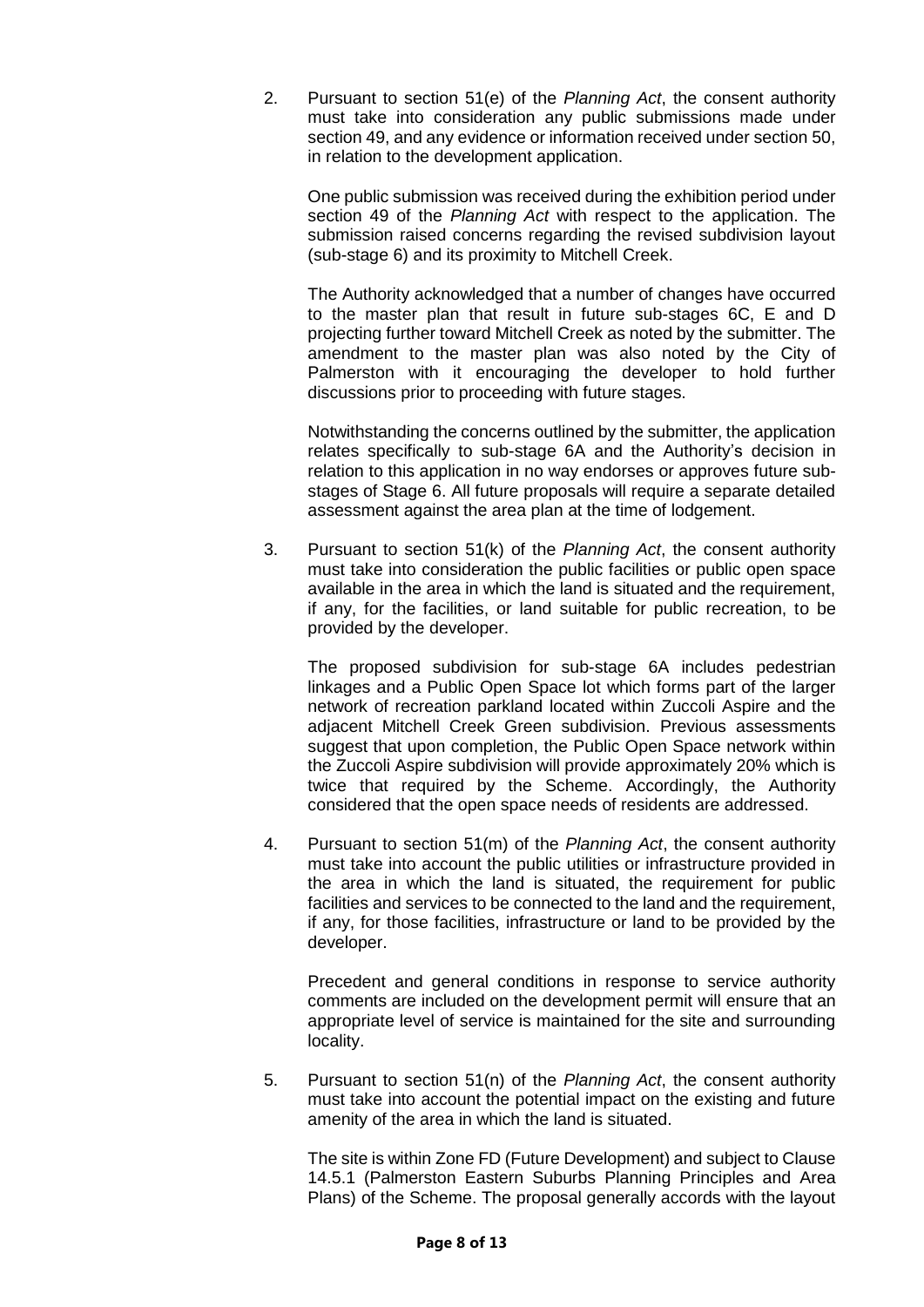depicted within the Area Plan and is considered unlikely to adversely impact on the area or alter community expectations for the site.

Overall, the Zuccoli residential suburb is currently being developed and the amenity of the area is being established. The relevant area plan, zoning provisions and the application all seek to promote the best amenity outcomes for the future residents of the estate. Provided pedestrian and cycle corridors are established in appropriate locations and in a timely manner and, provided that site levels and associated stormwater drainage is appropriately managed, the proposed subdivision can achieve appropriate levels of residential amenity.

ACTION: Notice of Consent and Development Permit

#### **ITEM 4 CHANGES TO DP15/0024 (STAGES 2H-2J) TO CREATE 22 ADDITIONAL PA2018/0370 LOTS LOT 12087 ZUCCOLI, TOWN OF PALMERSTON APPLICANT ELEMENT**

Mr Clement Williams (General Manager - Bellamack Pty Ltd trading as Territory Life (developer)) and Mr Ryan Craig (Jacobs Group (Australia) Pty Ltd) attended.

**RESOLVED** That, pursuant to section 53(c) of the *Planning Act*, the Development Consent **48/18** Authority refuse to consent to the application to develop Lot 12087 Town **48/18** Authority refuse to consent to the application to develop Lot 12087 Town of Palmerston for the purpose of Changes to DP15/0024 (stages 2H-2J) to create 22 additional lots for the following reasons:

#### **REASONS FOR THE DECISION**

1. Pursuant to section 51(a) of the *Planning Act*, the consent authority must take into consideration the planning scheme that applies to the land to which the application relates.

Lot 12087 Town of Palmerston is located in the suburb of Zuccoli and is identified as being in Zones FD (Future Development) and CP (Community Purpose) of the NT Planning Scheme (the Scheme).

The overall subdivision, known as 'Mitchell Creek Green', was approved via DP15/0024 in 2015 with the stated purpose being for 'subdivision to create 398 residential lots and 4 public open space lots.' This application seeks approval for changes to DP15/0024 and in particular, changes to stages 2H, 2I and 2J and creation of 22 additional lots.

The Authority noted that Clause 2.5 of the Planning Scheme (Exercise of Discretion by Consent Authority) excepts applications to alter or vary a development permit under section 46 the *Planning Act* from the requirement to consider applications in their entirety. The Authority, therefore, needed to only consider those aspects of the development that had changed.

The Authority, however, noted that the overall subdivision falls within the Palmerston Eastern Suburbs Area Plan. Clause 1(c) of the relevant planning principles for that plan direct that future development is to provide "a mix of housing types and lot sizes including smaller lots and medium density housing…" The Application for a Development Permit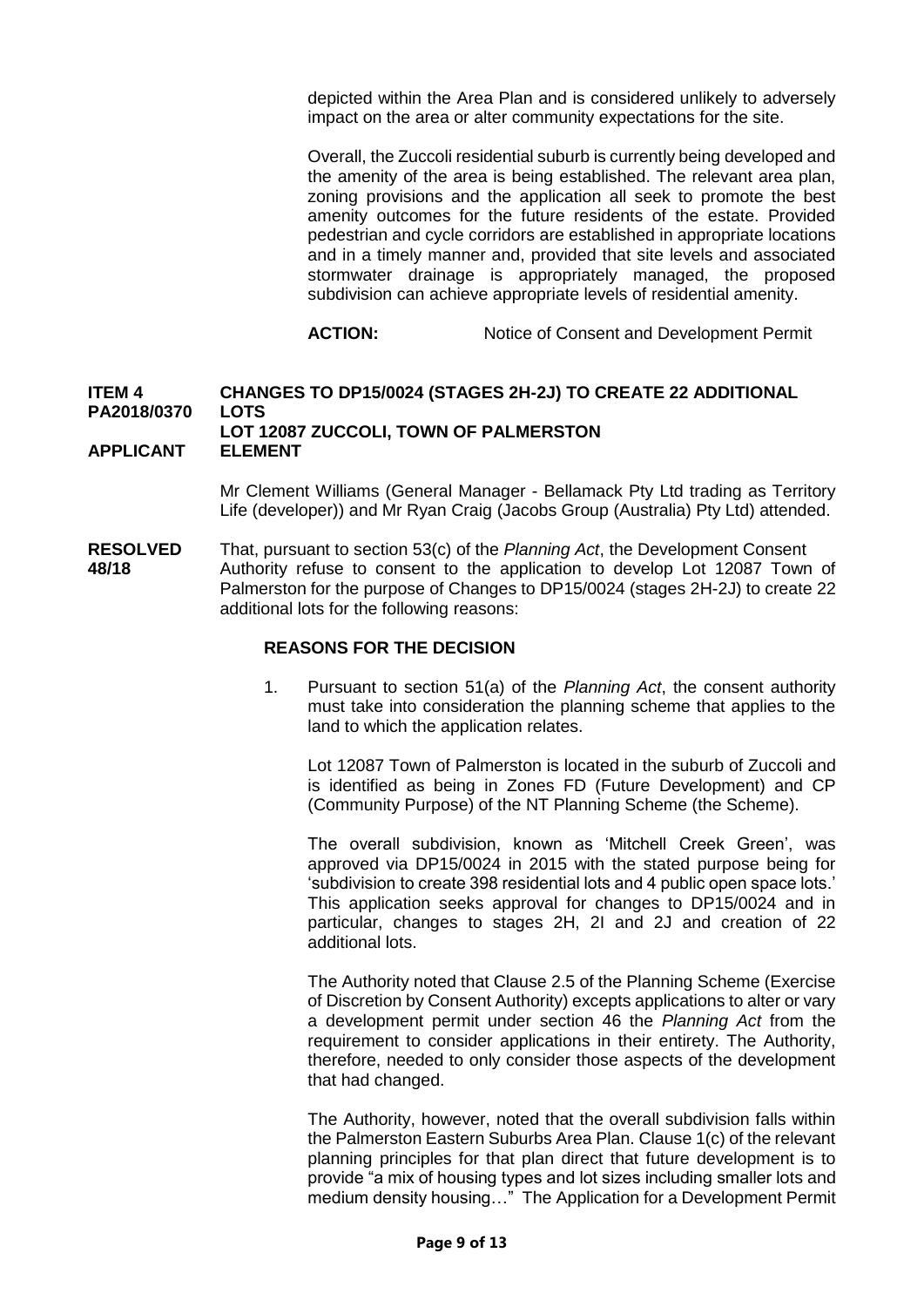for the Mitchell Creek Green Subdivision was originally considered by the Authority as an application to create 415 lots. The Authority required a number of design amendments, including creation of the three Multiple Dwelling lots and a more diverse range of lot sizes, resulting in the reduced lot yield of 398 residential lots and a Development Permit in those terms was issued on 23rd January 2015. The present Application seeks to change those three Multiple Dwelling lots to 15 Single Dwelling lots of less than 600m², with an overall increase in lot numbers to 22 lots. The Authority considered that the present application has the proposed effect of reducing diversity of Lot sizes and types and was inconsistent with a planning principle listed in the Area Plan.

The Application was also considered against the requirements of Clause 11.1.1 (Minimum Lot Sizes and Requirements), 11.1.3 (Subdivisions of Land in Zone FD), 11.2.1 (Site Characteristics in Residential Subdivisions), 11.2.3 (Lot Size and Configuration in Residential Subdivisions) and 11.2.4 (Lots Less than 600m² for Single Dwellings) of the Scheme.

Non-compliance with the requirements of Clause 7.3.3 (Reduced Setbacks for Single Dwellings on Lots less than 600m² but not less than 300m²) was noted and relates to the building setbacks shown on plan 'Building Envelope Plan – Overall' and specifically, the lots in sub stages F3 and F5. The application was otherwise assessed as compliant.

The purpose of Clause 7.3.3 is to allow single dwellings on lots less than 600m² but not less than 300m² to maximise design opportunities without unduly impacting on adjacent development. More specifically, the clause enables development to occur with reduced setbacks where additional design objectives are achieved.

The application generally proposes reduced building setbacks in line with the provisions of Clause 7.3.3, but also seeks further reduced setbacks for eleven lots in sub-stages F3 and F5 (stages as shown on plan 'Stages H-J Re-Design Concept'). The 'Building Envelope Plan - Overall' and 'Typical Configuration for Lots with 10m Road' plans show a 1m setback for non-habitable structures (car parking structures), which is significantly less than the 6m setback required by the clause.

The Authority considered the extensive submissions made on behalf of the Applicant by Mr Williams as well as the material submitted with the Report but was not persuaded by the justifications for the waivers sought and were of the opinion that the design would have amenity implications, especially for lots in sub-stage F3. The Authority rejected the applicant's justification that the design would not have any amenity impacts and instead considered that the design would unduly impact adjacent development. In relation to sub-stage F3 in particular, and the nine lots that have frontage to Gooseberry St and the new road, the Authority were concerned that the proposed design would expose residents of these lots to more traffic noise given their proximity and reduced width of the road along the lots' western boundary, and disadvantage the development potential of the lots given the increased building setbacks applied by the Scheme to secondary street frontages (i.e. their western boundary).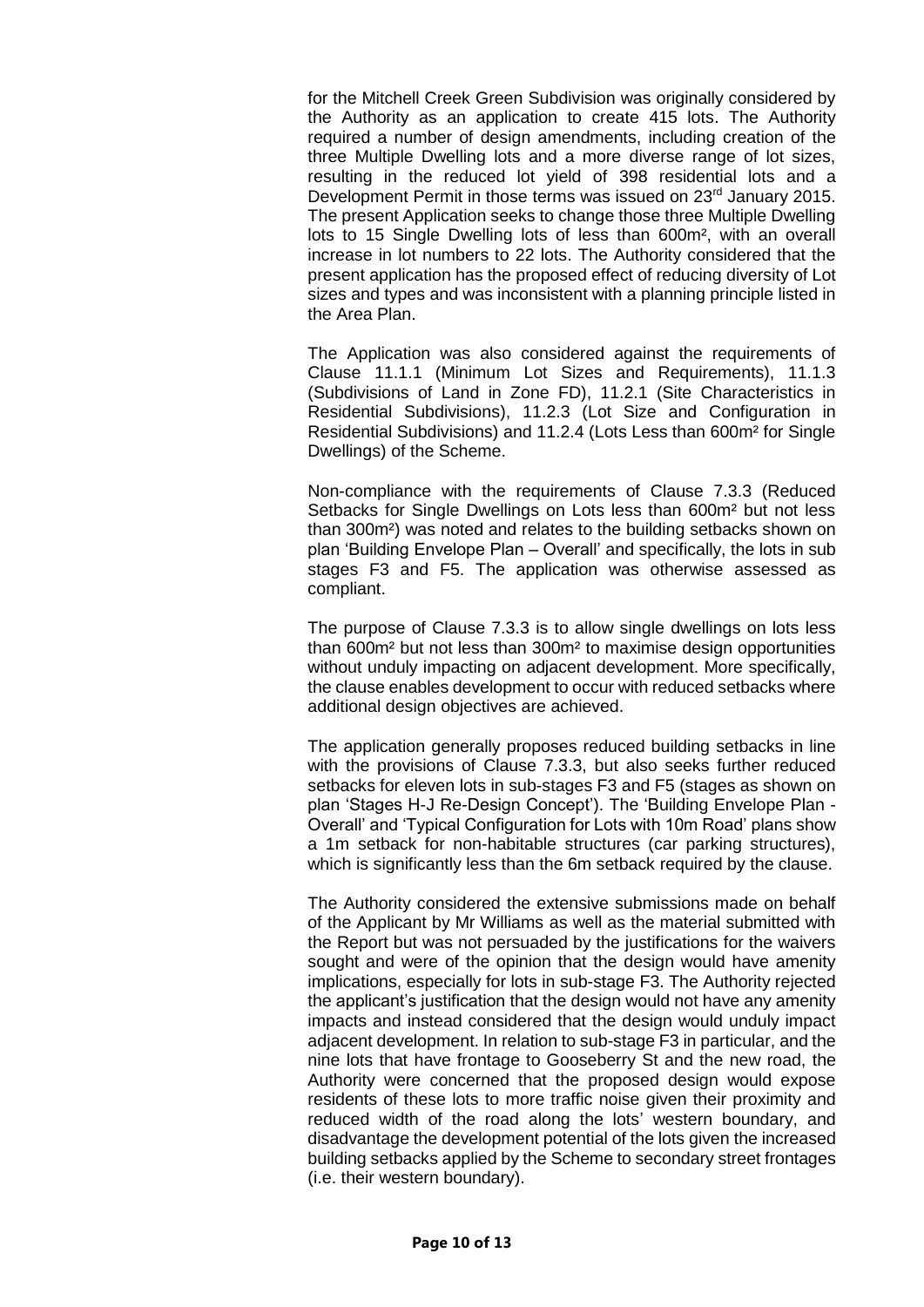In relation to the setback waiver for non-habitable structures from 6m to 1m, the Authority was concerned for the potential precedent that approval of such significantly reduced setback would create, particularly for surrounding lots or lots within similarly sized and designed subdivisions. It noted the local example of similar setbacks provided in the Development Assessment Services report, but acknowledged that that situation was different and only acceptable due to the size of the lots which were substantially larger (800m²-900m²) than the lots proposed in this application (360m²-540m²).

The Authority shared the concerns expressed by the City of Palmerston in relation to road design and access to public open space, and were of the view that regardless of whether the applicant could resolve the Council matters, it was not willing to approve the variation to the degree sought to the requirements under Clause 7.3.3. Further to the issues raised by the Council, the Authority questioned the safety issues posed by the combined reduced road widths and reduced building setbacks.

The Authority was not convinced that the circumstances of this application were unexpected, unique or out of the ordinary and that the circumstances considered did not amount to the demonstration of special circumstances required under Clause 2.5 (Exercise of Discretion by Consent Authority) of the Scheme and that refusal of the application was therefore appropriate.

2. Pursuant to section 51(m) of the *Planning Act*, the consent authority must take into consideration the public utilities or infrastructure provided in the area in which the land is situated, the requirements for public utilities or infrastructure provided in the area in which the land is situated, the requirement for public facilities and services to be connected to the land and the requirement, if any, for those facilities, infrastructure or land to be provided by the developer for that purpose.

The City of Palmerston objected to the granting of approval and raised concerns relating to the proposed lot mix and housing diversity, the proposed access to Zuccoli Parade and the new access roads in substages F3 and F5.

The Authority acknowledged that a number of design changes would be required to address the concerns raised by the Council and that it could not consider the application until these matters were resolved.

The combination of the issues raised by the Council and noncompliance with Clause 7.3.3 persuaded the Authority that the proposed design was not justified and that refusal of the application was necessary.

3. Pursuant to section 51(e) of the *Planning Act*, the consent authority must take into consideration any submissions made under section 49, and any evidence or information received under section 50, in relation to the development application.

One public submission was received from PLan: the Planning Action Network Inc. The Authority noted the concerns raised by PLan, including that the proposed changes were not appropriate, that the lots were too small and access to them too narrow to be reasonable.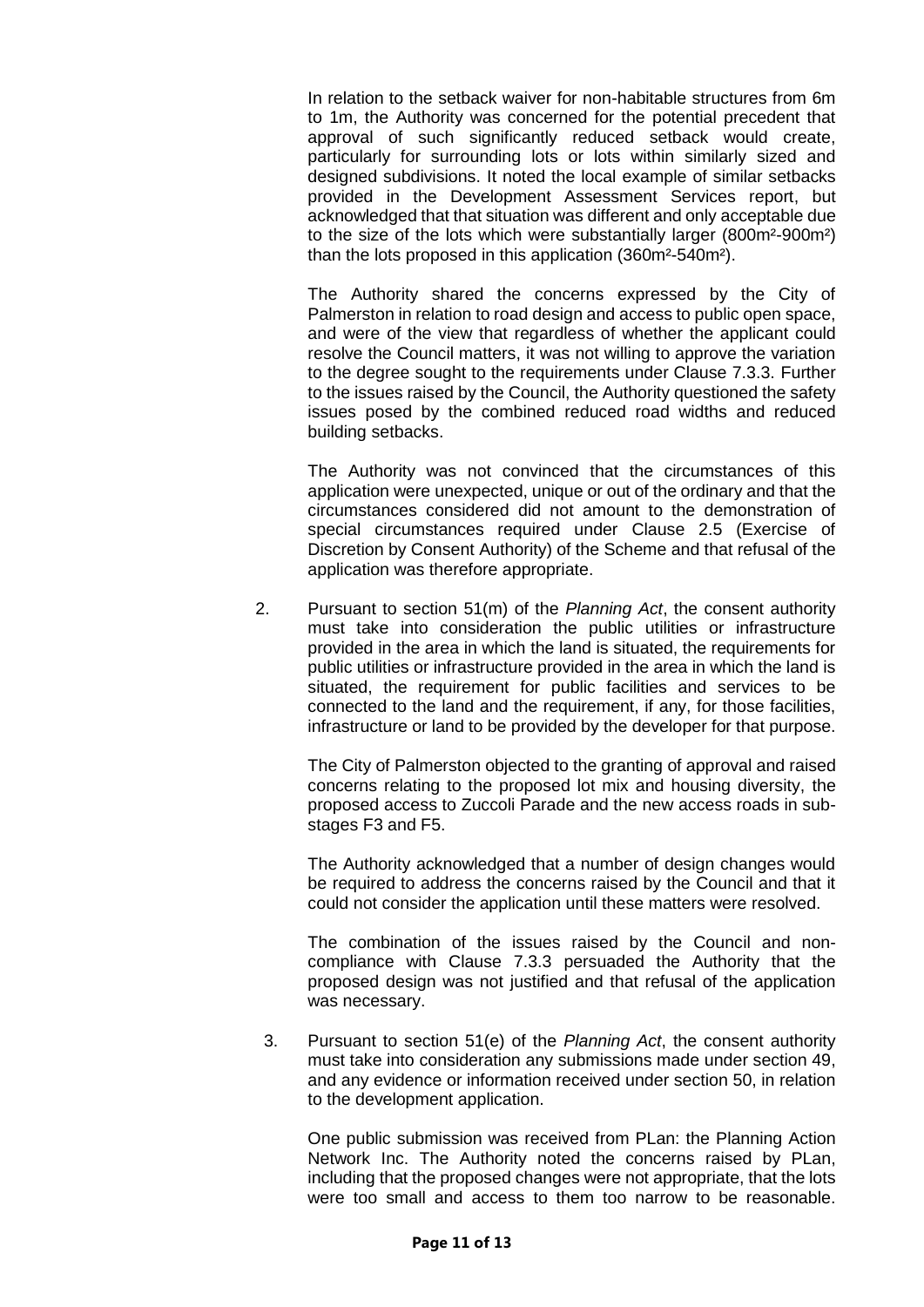Additionally, the submitter suggested that there would be too much dependence on the Mitchell Creek conservation areas for public recreation with so many small lots accessing them. Finally, PLan questioned why 'compact' rules were being applied so far away from the Darwin CBD.

The Authority noted the applicant's response to the submission which suggested that the density had not increased, that the proposal was appropriate and the lots and roads were of sufficient size to accommodate all necessary setbacks and open space, services and infrastructure.

Notwithstanding the applicant's response, the Authority considered that the concerns raised by the submitter regarding the appropriateness of the changes and the design of some lots and roads were relevant and shared by the Authority.

4. Pursuant to section 51(n) of the *Planning Act*, the consent authority must take into consideration the potential impact on the amenity and future amenity of the area in which the land is situated.

Having considered the Development Assessment Services report, issues raised by the submitter and City of Palmerston and response from the applicant including the evidence presented by Mr Williams at the meeting, the Authority was not convinced that the proposed design changes could occur without undue amenity impacts. In particular, the Authority were concerned regarding the proposed lot mix and design of lots in sub-stages F3 and F5, the issues raised by the Council, and questioned whether the design created diversity in relation to lot size. Accordingly, the Authority considered refusal of the application to be most appropriate.

ACTION: Notice of Refusal

#### **ITEM 5 VARY CONDITION 8 OF DP16/0035 FOR THE PURPOSE OF REMOVING THE PA2015/0748 REQUIREMENT TO SEAL THE PRECAST CONCRETE PANELS LOT 9635 (15 THE BOULEVARD) & LOT 12825 (1 PALMERSTON CIRCUIT), TOWN OF PALMERSTON APPLICANT JACKMAN GOODEN ARCHITECTS**

Mr Steven Huntingford (Jackman Gooden Architects) attended and tabled a photo showing an internal column in a corridor showing the difference between the unsealed and sealed concrete.

**RESOLVED** That, pursuant to section 57(5) of *the Planning Act* the Development Consent **49/18** Authority refuse to consent to the application to vary condition 8 of DP16/0035 for the purpose of removing the requirement to seal the car park level precast concrete panels.

#### **REASONS FOR THE DECISION**

Development Permit DP15/0376 was issued for the purpose of '50 x 1, 121 x 2 and 17 x 3 bedroom multiple dwellings (including 22 serviced apartments), 168 motel suites, shops and offices in a 17 storey building comprising 3 towers in 3 stages, plus one basement level'. In February 2016, DP16/0035 was issued for the purpose of 'changes to